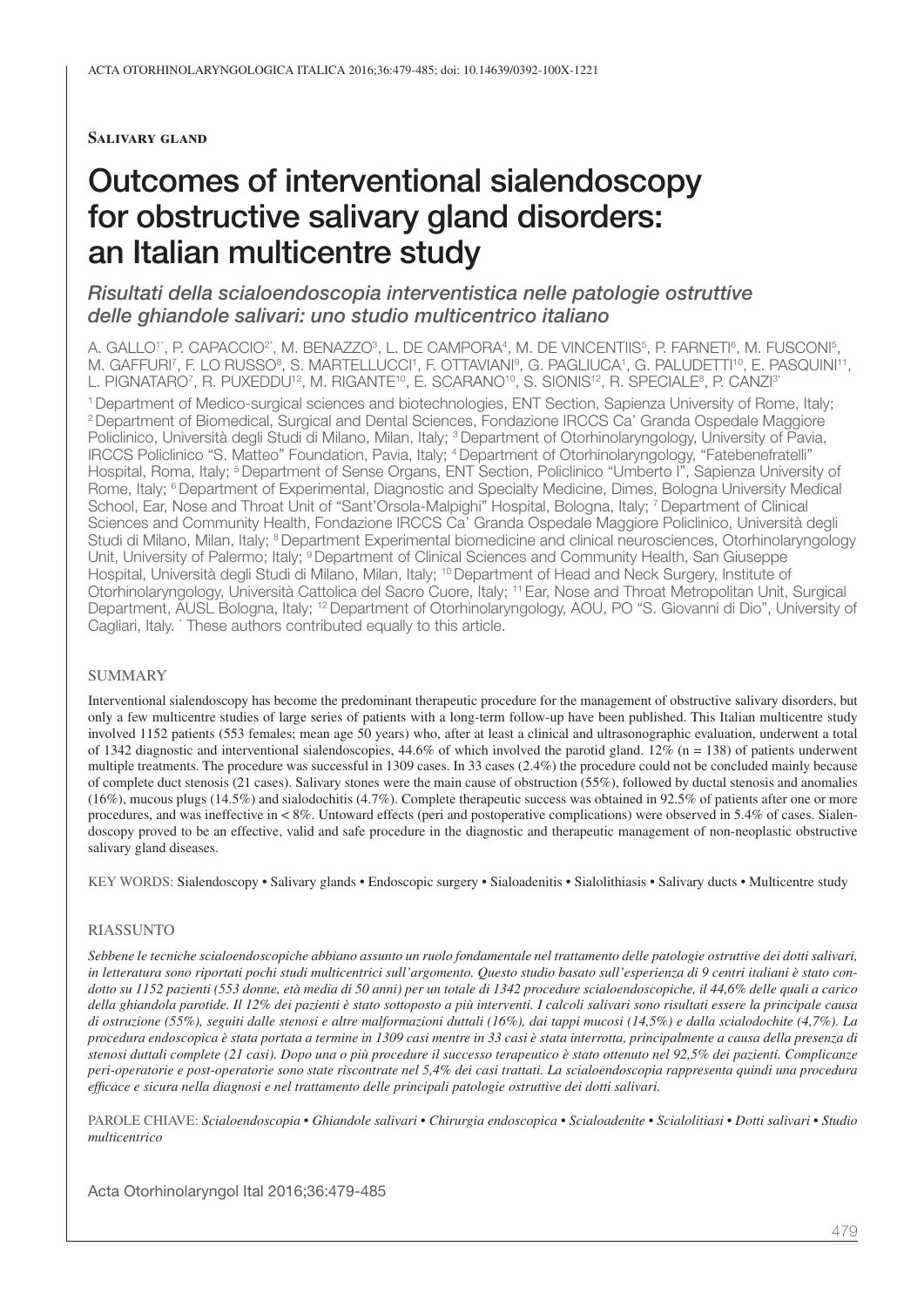# **Introduction**

Obstructive sialadenitis is the most frequent cause of major salivary gland dysfunction, and is more frequent than neoplastic disorders. Although very few prevalence studies are available, epidemiological considerations indicate that about 16,000 patients a year are admitted to hospital because of obstructive salivary gland symptoms in Western Europe 1-3.

Over the last 20 years, the rapid transition from invasive surgery to conservative and minimally invasive treatment has favoured a significant reduction in the number of patients undergoing traditional sialadenectomy 4 5. Sialendoscopy is a relatively new procedure that allows the endoscopic exploration of salivary gland ducts for diagnostic purposes. The opportunity of using miniaturised instruments (e.g. forceps, baskets, balloons, graspers, laser fibres and microdrills) and injecting steroids and antibiotics also makes salivary gland endoscopy a valid interventional procedure for the functional management of many benign salivary gland disorders. The effectiveness and safety of sialendoscopy in adults is widely known 6-9, as its usefulness in paediatric disorders  $10-13$ , but there are still relatively few descriptions of multicentre experiences with large cohorts of patients and a long follow-up period 3 14-16. Some reports of single-centre experiences in Italy have recently been published, but no Italian multicentre study has yet been carried out.

The aim of this retrospective study was to collect data from various Italian groups and evaluate the outcomes of interventional sialendoscopy for the management of obstructive salivary gland disorders.

# **Materials and methods**

The study involved 1152 patients (553 females; mean age 50 years, range 2-99) with salivary obstructive disorders who underwent diagnostic and interventional sialendoscopy between February 2001 and February 2014 at nine ENT units (Milan, Pavia, Bologna, Rome 1, Rome 2, Rome 3, Latina, Cagliari and Palermo). The main inclusion criteria were at least one episode of sialadenitis not responding to a medical therapeutic protocol (i.e. antibiotic and/or anti-inflammatory drugs), and an indication for interventional sialendoscopy alone (i.e. without sialendoscopy-assisted transoral or transfacial surgery, or extracorporeal shockwave lithotripsy). The other exclusion criteria were stones larger than 7 mm, multiple intraparenchymal stones, complete distal duct stenosis, acute infectious sialadenitis and patient lost to follow-up. Demographics and clinical data of the patients are summarised in Table I.

All patients underwent complete ENT evaluation and high-resolution ultrasonography using a 7.5 MHz probe; further investigations such as computed tomography (CT), Table I. Demographic and clinical data of patients.

| <b>Patients</b>                       |             |
|---------------------------------------|-------------|
| Sex, N (%)                            |             |
| Male                                  | 599 (52)    |
| Female                                | 553 (48)    |
| Total                                 | 1152        |
| Mean age, y (min-max)                 | 50 (2-99)   |
| Preoperative diagnosis                |             |
| Salivary stones (%)                   | 695 (53.1)  |
| Stenosis (%)                          | 123 (9.4)   |
| Idiopathic recurrent sialadenitis (%) | 356 (27.2)  |
| Autoimmune disorders (%)              | 45(3.4)     |
| Radioiodine therapy (%)               | 21(1.6)     |
| Radiotherapy (%)                      | 6(0.5)      |
| JRP (%)                               | 54(4.1)     |
| Other $(\%)$                          | 9(0.7)      |
| Total                                 | 1152 (100)  |
| Sialendoscopy                         |             |
| Performed (%)                         | 1342 (100)  |
| Successfully performed (%)            | 1309 (97.5) |
| Parotid gland (%)                     | 584 (44.6)  |
| Submandibular gland (%)               | 725 (55.4)  |
| Unsuccessfully performed (%)          | 33(2.5)     |

contrast sialography, magnetic resonance (MR) sialography, or cone beam computed tomography (CBCT) were made depending on the individual case and Institution. Sialendoscopy was performed after a clinical and radiological diagnosis of suspected obstructive sialadenitis had been made. The ductal system of the affected gland was endoscopically explored using semi-rigid salivary sialendoscopes with outer diameters ranging from 0.8 to 1.6 mm (Karl Storz®, Tuttlingen, Germany), which were inserted through the salivary duct after its appropriate dilation by means of standard salivary probes and conical dilators (0000-6 Bowman probes, Karl Storz®, Tuttlingen, Germany), when needed with minimal papillotomy or limited minimal sialodochotomy 16. A record was made of all diagnostic findings, which were mainly stones, different types of strictures, variable signs of sialodochitis, the presence of mucous plugs, other duct anomalies and other such as foreign bodies (Table II).

The interventional sialendoscopies were mainly carried out to remove stones with the aid of a basket (Karl Storz®, Tuttlingen, Germany; NCircle, Cook Medical Inc®, Bloomington, IN, USA; Boston Scientific®, Marlborough, MA, USA), forceps (Karl Storz®, Tuttlingen, Germany), balloon (Karl Storz®, Tuttlingen, Germany), intraductal holmium:YAG laser lithotripter (Lumenis®,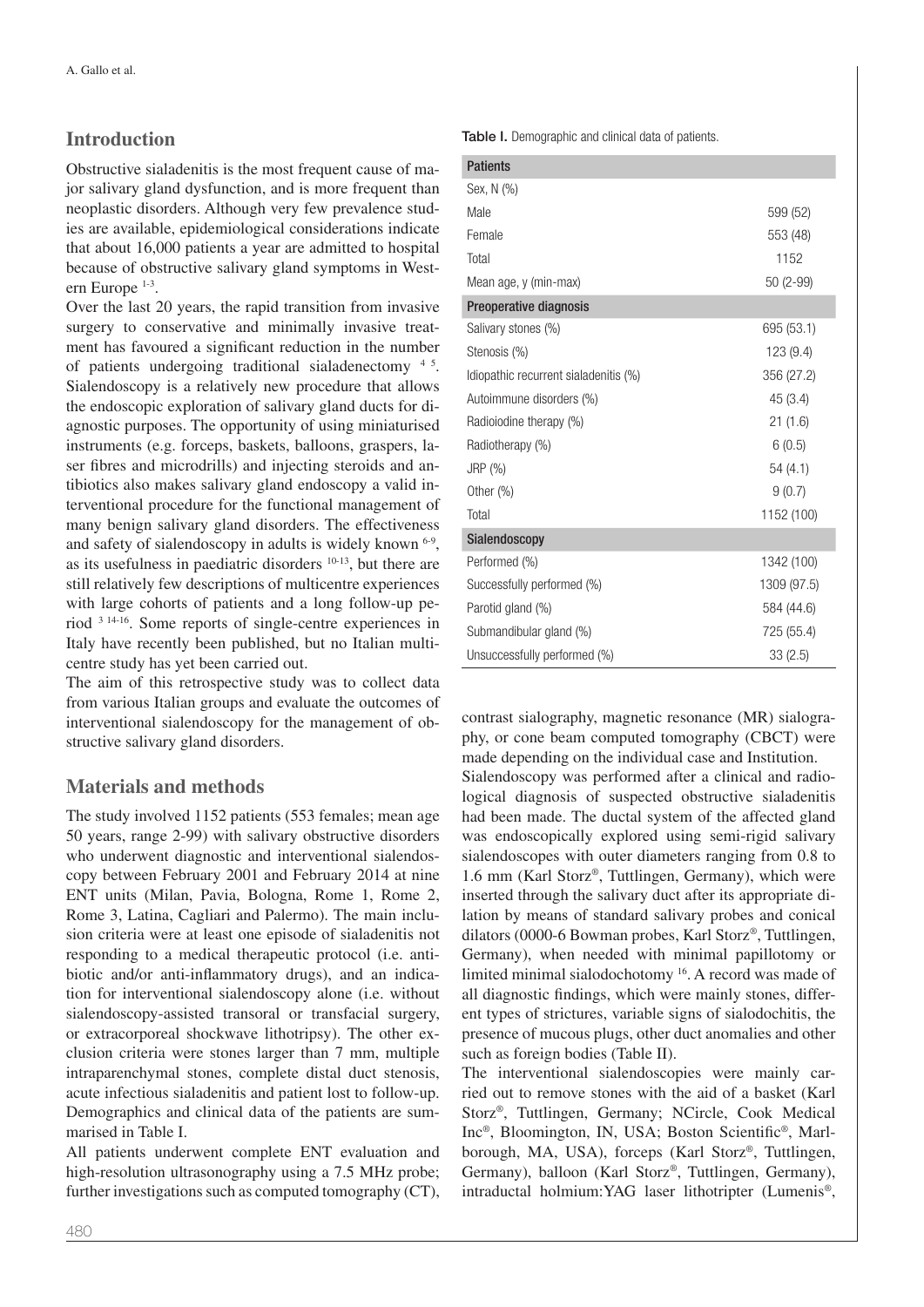Table II. Main sialendoscopic findings.

| Salivary glands (parotid and submandibular) |            |
|---------------------------------------------|------------|
| Salivary stones (%)                         | 719 (55)   |
| Localised duct stenosis (%)                 | 152 (11.6) |
| Diffuse duct stenosis (%)                   | 57(4.4)    |
| Mucous plugs (%)                            | 189 (14.5) |
| Sialodochitis (%)                           | 62 (4.7)   |
| Other duct anomalies (%)                    | 61(4.6)    |
| $JRP$ $(\%)$                                | 62 (4.7)   |
| Other $(\%)$                                | 7(0.5)     |
| <b>Total</b>                                | 1309 (100) |
| Parotid gland                               |            |
| Salivary stones (%)                         | 215 (36.8) |
| Localised duct stenosis (%)                 | 76 (13)    |
| Diffuse duct stenosis (%)                   | 28 (4.8)   |
| Mucous plugs (%)                            | 132 (22.6) |
| Sialodochitis (%)                           | 31(5.3)    |
| Other duct anomalies (%)                    | 38(6.5)    |
| JRP (%)                                     | 62 (10.6)  |
| Other $(\%)$                                | 2(0.4)     |
| <b>Total</b>                                | 584 (100)  |
| <b>Submandibular Gland</b>                  |            |
| Salivary stones (%)                         | 504 (69.5) |
| Localised duct stenosis (%)                 | 76 (10.5)  |
| Diffuse duct stenosis (%)                   | 29(4)      |
| Mucous plugs (%)                            | 57 (7.8)   |
| Sialodochitis (%)                           | 31(4.3)    |
| Other duct anomalies (%)                    | 23(3.2)    |
| Other $(\%)$                                | 5(0.7)     |
| <b>Total</b>                                | 725 (100)  |

Israel) carried by a semi-flexible fibre with a diameter of 200 or 365 µm and used at a power of 2.5-3.5 W, a rate of 5 Hz/s, and energy of 0.5-0.7 J., or a manual drill (Karl Storz®, Tuttlingen, Germany). Duct stenoses were dilated by means of simple irrigation, balloon dilation, endoscopic stent positioning (venous catheters, Venflon, Artsana, Grandate, Italy; arterial catheters, Seldinger, Seldicath® PU Cathéter Artériel, Promed, Le Plessis-Bouchard, France; salivary polymeric stent, Optimed®, Ettlingen, Germany; Schaitkin salivary duct cannula, Hood®, USA) (Table III). Therapeutic success was defined as complete when the cause of obstruction was completely removed or the patient was symptom free (Table IV); partial when the cause of obstruction was not completely removed or when the number of episodes of sialoadenitis was reduced; and unsuccessful when the cause of obstruction was not reTable III. Interventional sialendoscopy - main procedures used.

| Parotid gland                                                            |            |  |
|--------------------------------------------------------------------------|------------|--|
| Endoscopic stone removal (%)                                             | 172 (29.5) |  |
| Intraductal lithotripsy (%)                                              | 37(6.3)    |  |
| Manually drills (%)                                                      | 3(0.5)     |  |
| Laser $(\%)$                                                             | 33(5.6)    |  |
| Other (%)                                                                | 1(0.2)     |  |
| Stenosis dilatation                                                      | 117 (20.0) |  |
| Endoscope (%)                                                            | 89 (15.2)  |  |
| Balloon (%)                                                              | 28 (4.8)   |  |
| Exclusive ductal irrigation (%)                                          | 258 (44.2) |  |
| Total                                                                    | 584 (100)  |  |
| Additional procedures during parotid gland sialendoscopy                 |            |  |
| Papillotomy or limited sialodochotomy (% of all parotid<br>stones)       | 34 (15.8)  |  |
| Ductal irrigation combined to previous procedures (%<br>all procedures)  | 314 (53.8) |  |
| Salivary stent (% all procedures)                                        | 88 (15.1)  |  |
| Submandibular Gland                                                      |            |  |
| Endoscopic stone removal (%)                                             | 456 (62.9) |  |
| Intraductal lithotripsy (%)                                              | 48 (6.6)   |  |
| Manually drills (%)                                                      | 2(0.3)     |  |
| Laser (%)                                                                | 41 (5.7)   |  |
| Other $(\%)$                                                             | 5(0.7)     |  |
| Stenosis dilatation                                                      | 105 (14.5) |  |
| Endoscope (%)                                                            | 86 (11.9)  |  |
| Balloon (%)                                                              | 19(2.6)    |  |
| Exclusive ductal irrigation (%)                                          | 112 (15.4) |  |
| Other $(\%)$                                                             | 4(0.6)     |  |
| Total                                                                    | 725 (100)  |  |
| Additional procedures during submandibular gland sialendoscopy           |            |  |
| Papillotomy or limited sialodochotomy (% of all<br>submandibular stones) | 103 (20.5) |  |
| Ductal irrigation combined to other procedures (% of all<br>procedures)  | 264 (36.4) |  |
| Salivary stent (% all procedures)                                        | 223 (30.8) |  |

Table IV. Therapeutic success.

 $\overline{a}$ 

| Complete therapeutic success, N (%) | 882 (76.6) |
|-------------------------------------|------------|
| After a single procedure (%)        | 752 (65.3) |
| After multiple procedures (%)       | 130(11.3)  |
| Partial therapeutic success (%)     | 184 (15.9) |
| Unsuccessful treatment (%)          | 86 (7.5)   |
| Total                               | 1152 (100) |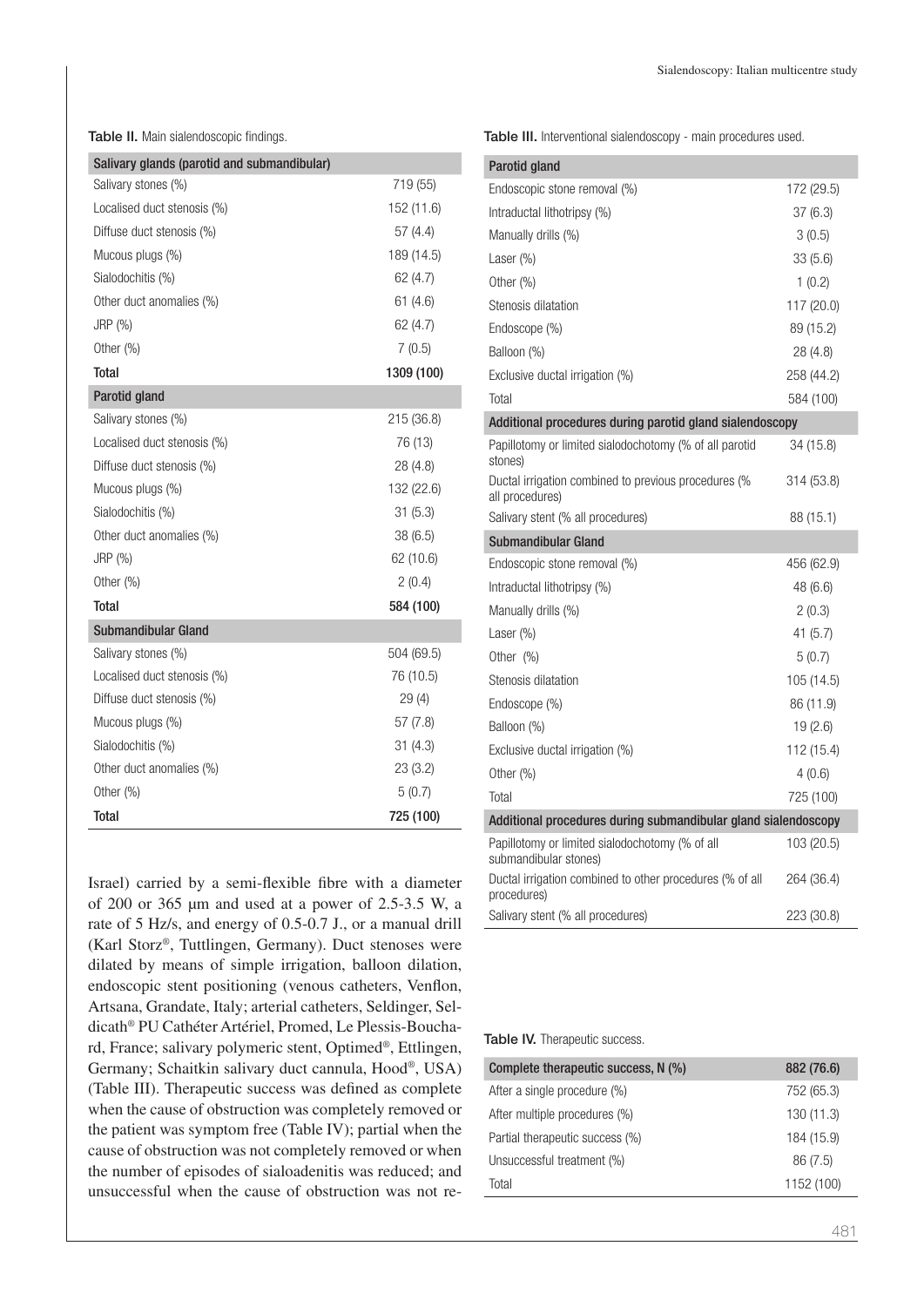| <b>Table V.</b> Miscellaneous. |
|--------------------------------|
|--------------------------------|

| Side effects*                                                          |            |
|------------------------------------------------------------------------|------------|
| Ductal wall perforation (%)                                            | 19 (1.4)   |
| Ranula (%)                                                             | 6(0.5)     |
| Intraductal wire basket blockage, balloon-laser-forceps<br>rupture (%) | 9(0.7)     |
| Nerve damage (%)                                                       | 10(0.8)    |
| Temporary (%)                                                          | 9(0.7)     |
| Persistent (%)                                                         | 1(0.1)     |
| Other $(\%)$                                                           | 27(2.0)    |
| Total                                                                  | 71(5.4)    |
| Anaesthesia                                                            |            |
| Local $(\%)$                                                           | 921 (70.4) |
| General (%)                                                            | 388 (29.6) |
| Total                                                                  | 1309 (100) |
| <b>Hospital Admission Modality</b>                                     |            |
| Outpatient (%)                                                         | 53 (4.1)   |
| $DH^{**} (%)$                                                          | 591 (45.1) |
| One-day surgery (%)                                                    | 566 (43.2) |
| Ordinary (%)                                                           | 99(7.6)    |
| Total                                                                  | 1309 (100) |

*\* Event/total number of sialendoscopies*

*\*\* Day Hospital*

moved or there was no change in the patient's symptomrelated condition. The other parameters analysed were the occurrence of any complications (untoward effects), type of anaesthesia (local or general), and type of hospital admission (outpatient *vs.* day surgery *vs.* one-day surgery *vs.* ordinary hospital admission) (Table V).

The data from all of the referral centres were collected, recorded and comprehensively discussed.

## **Results**

Pre-operative diagnostic evaluation (mainly based on a clinical and ultrasonographic evaluation) identified stones as the main cause of obstruction (695 patients, 53.1%) (Table I); a duct stenosis was found in 123 patients (9.4%), and other causes of salivary obstruction and inflammation in 81 (10.3%). Interestingly, no clear cause of obstruction or inflammation was identified in 356 patients (27.2%). Juvenile recurrent parotitis (JRP) was suspected in 54 paediatric patients.

A total of 1309 sialendoscopies were successful, 584 (44.6%) of which involved the parotid gland (Table I); the sialendoscopic procedure could not be concluded in 33 cases (2.4%). mainly because of complete duct stenosis (21 patients); 157 patients (12% of 1152) underwent multiple treatments.

The main sialendoscopic findings are described in Ta-

ble II. Salivary stones were the main cause of obstruction of both glands (719 of 1309 procedures, 55%, mean diameter 3.4 mm) followed by ductal stenosis and anomalies  $(209, 16\%)$ , mucous plugs  $(189, 14.5\%)$  and sialodochitis (62, 4.7%) (Table II). Salivary stones were more frequently encountered in the submandibular duct system (504 of 725, 69.5%), whereas duct stenosis and anomalies (142 of 584, 24.3%,), mucous plugs (132 of 584, 22.6%), and signs of sialodochitis (31 of 584, 5.3%) were more frequent in the parotid duct system.

A basket was the main endoscopic device used to remove stones from both the parotid (172 of 584 procedures, 29.5%) and submandibular gland (456 of 725 procedures, 62.9%). Intraductal laser lithotripsy was used in 74 procedures (33 for Stensen duct stones and 41 for Wharton duct stones), 11.4 % of all cases of salivary stones. A manual drill was used to fragment the stone in five patients. A papillotomy or limited minimal sialodochotomy was necessary to retrieve stones in 103 submandibular procedures (20.5%) and 34 parotid procedures (15.8%).

Duct dilation of the stenosis by means of forced irrigation of saline through the irrigation channel of the flexible semi-rigid endoscope (175 procedures) or a balloon (47 procedures) was used in 16.5% of the sialendoscopies (222 procedures; 117 parotid and 105 submandibular). Ductal irrigation alone was used in 370 procedures (258 parotid and 112 submandibular), and in combination with other sialendoscopic procedures in 314 parotid and 264 submandibular procedures; in most cases, the irrigation was performed using steroids (65.3%), followed by antibiotics (3.4%) and other substances (15.7%).

A salivary stent was positioned during 23.8% of all procedures (311 cases, 223 involving the submandibular gland). Complete therapeutic success was obtained in 92.5% of patients after one or more sialendoscopic procedures; interventional sialendoscopy was therefore ineffective in fewer than 8% (Table IV).

Complications were observed in 71 interventional procedures (5.4%) (Table V), with duct wall perforation occurring in 19 cases (1.4% of all procedures). Intraductal breakage of a miniaturised instrument (wire basket, balloon, forceps or laser) occurred in nine cases (0.7%). Temporary lingual or facial nerve damage was observed in nine patients, and was persistent in only one case.

Sialendoscopy was performed under local anaesthesia in 921 patients (70.4%) (Table V). The hospital admission modalities were mainly day surgery (hospitalisation of 12 hours) and one-day surgery (hospitalisation of 24 hours) (88.3% of all patients).

### **Discussion**

Healthcare in each field of medicine and at different stages of the clinical pathway is evolving in line with the "precision medicine philosophy", an innovative and pio-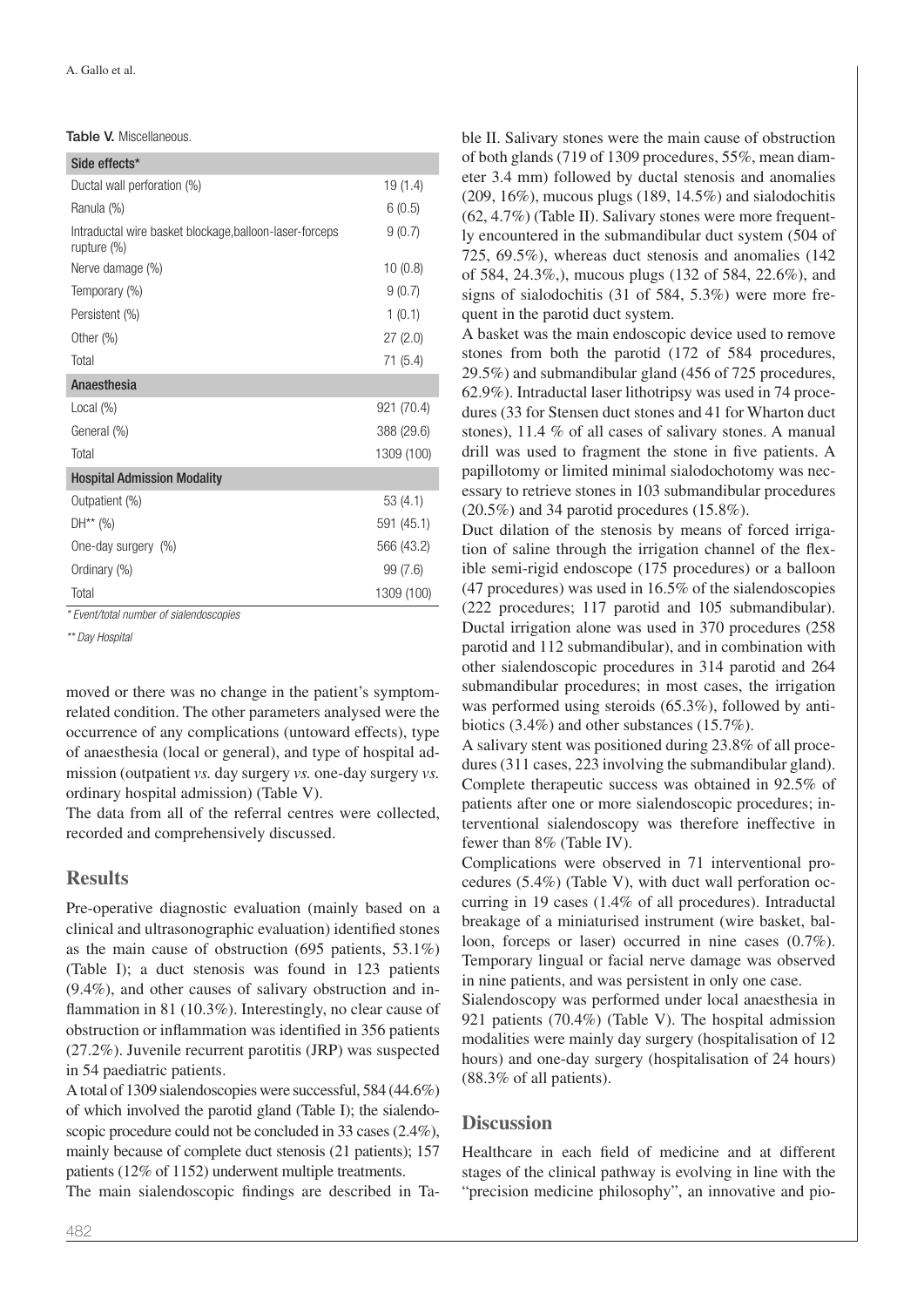neering approach based on personalised medicine and targeted treatments. In the case of salivary gland disorders, technological improvements such as the miniaturisation of video endoscopic systems, advances in interventional radiology and the development of novel pharmacological strategies now allow tailored management of obstructive recurrent sialadenitis, and increasing knowledge of obstructive mechanisms and how to treat them has overcome the failings of traditional therapeutic algorithms and favoured conservative approaches that leave a functional gland in place in about 97% of patients<sup>3</sup>. Salivary gland surgical resection, together with accompanying risks of nerve injuries, aesthetic problems and longer hospital stays, have been greatly reduced by the growing use of minimally invasive techniques <sup>18 19</sup>. The key role of sialendoscopy in the gland-preserving management of obstructive sialadenitis has been highlighted in the international literature, but only a few published reports describe large patient cohorts <sup>3 14-16</sup>. This Italian multicentre study collected data relating to 1309 sialendoscopic procedures and 1152 patients.

In line with other published reports  $67$ , complete or partial success was achieved in 92.5% of the patients after one or more sialendoscopic procedures, making interventional sialendoscopy ineffective in fewer than 8%.

The most frequent endoscopic findings were salivary stones (55%) followed by ductal stenosis (16%) and mucous plugs (14.5%). The relatively small number of treated stones in comparison with previous reports 20-22 is probably due to the selection criteria, which ensured that only patients who underwent sialendoscopy alone (i.e. with stones of  $<$  7 mm) were enrolled. Endoscopically assisted stone removal was carried out using a basket or microforceps in most cases, with the basket being the most effective: holmium:YAG laser lithotripsy allowed the pulverisation of stones > 4 mm in diameter, but was used for only 10.3% of stones.

Laser lithotripsy is a promising technique for the management of salivary stones, but the very few and initial studies published so far 23 24 do not allow any definitive conclusion to be drawn because of the absence of long-term followup and possible occurrence of untoward effects such as postoperative duct stenosis. All of our patients undergoing laser-assisted surgery required the positioning of a stent to reduce the rate of duct stenosis. A minimal papillotomy or limited minimal sialodochotomy 25 26 was used in 24.9% of patients with obstructive sialadenitis in order to favour the release of a stone or to gain access to ducts with a very narrow distal ostium. Multiple sialendoscopic procedures increased the rate of success in 11.3% of patients.

Idiopathic recurrent sialadenitis was observed in 27.2% of cases after preoperative diagnostic work-up mainly based on clinical and ultrasonographic evaluations. This is a relatively high number of undetected causes of obstruction given that the combination of multiple imaging modalities has reduced the incidence of idiopathic obstructions to only 5-10%  $21$ , but may be partially explained by the fact that few of our centres used dynamic ultrasonography (i.e. stimulation with citric acid), which helps clinicians to detect even mild duct dilations due to localised stenoses or microliths and the initial signs of salivary gland inflammation. Diagnostic sialendoscopy allowed the identification of microliths, localised duct stenoses, mucous plugs, duct anomalies such as invagination, and signs of sialodochitis that the preoperative work-up was unable to discover.

There were no major complications and the overall rate of untoward effects was 5.4%, which is in line with previously published data <sup>26</sup>. However, there were two interesting events. The first was the guide wire of a basket broken with a 3 mm stone stuck in a secondary branch of the parotid duct system. This required a subsequent combined sialendoscopy-assisted transfacial surgery to remove the stone and foreign body under general anaesthesia, which was done with no major complications <sup>27</sup>. The second was that the blade of the forceps broke inside the duct and had to be removed using biopsy forceps. Although major untoward effects are very rare, patient should be informed that a purely sialendoscopic procedure may be converted to a concomitant or subsequent sialendoscopy-assisted transfacial 28-31 or transoral surgical procedure 32 33.

Most of the sialendoscopies were performed in day surgery or one-day surgery modality under local anaesthesia. Performing sialendoscopy improves with time and experience, depending on the learning curve of the surgeon  $34$ . It has recently been suggested that 30 sialendoscopic procedures are required before reaching satisfactory operation times and performance ratings <sup>35</sup>, and probably completion of the learning curve favours the transition from sialendoscopic procedures performed under general anaesthesia towards one-day surgery to local anaesthesia and outpatient regimens.

## **Conclusions**

The results of this Italian multicentre study of the outcomes of interventional sialendoscopy in a very large sample of patients show that sialendoscopy is an effective and safe means of diagnosing and treating non-neoplastic obstructive salivary gland disease, but need to be validated on the basis of a long-term follow-up, especially in the case of recurrent inflammatory sialadenitis. The findings may be affected by a bias because the heterogeneity of the data did not allow the successful results of sialendoscopy to be stratified on the basis of the preoperative and sialendoscopic findings (i.e. the location of the stone, or the type and extent of stenosis) 36. In this regard, preoperative diagnostic assessment is essential in order to minimise the risk of failure during interventional sialendoscopy. As long as interventional sialendoscopy is the predominant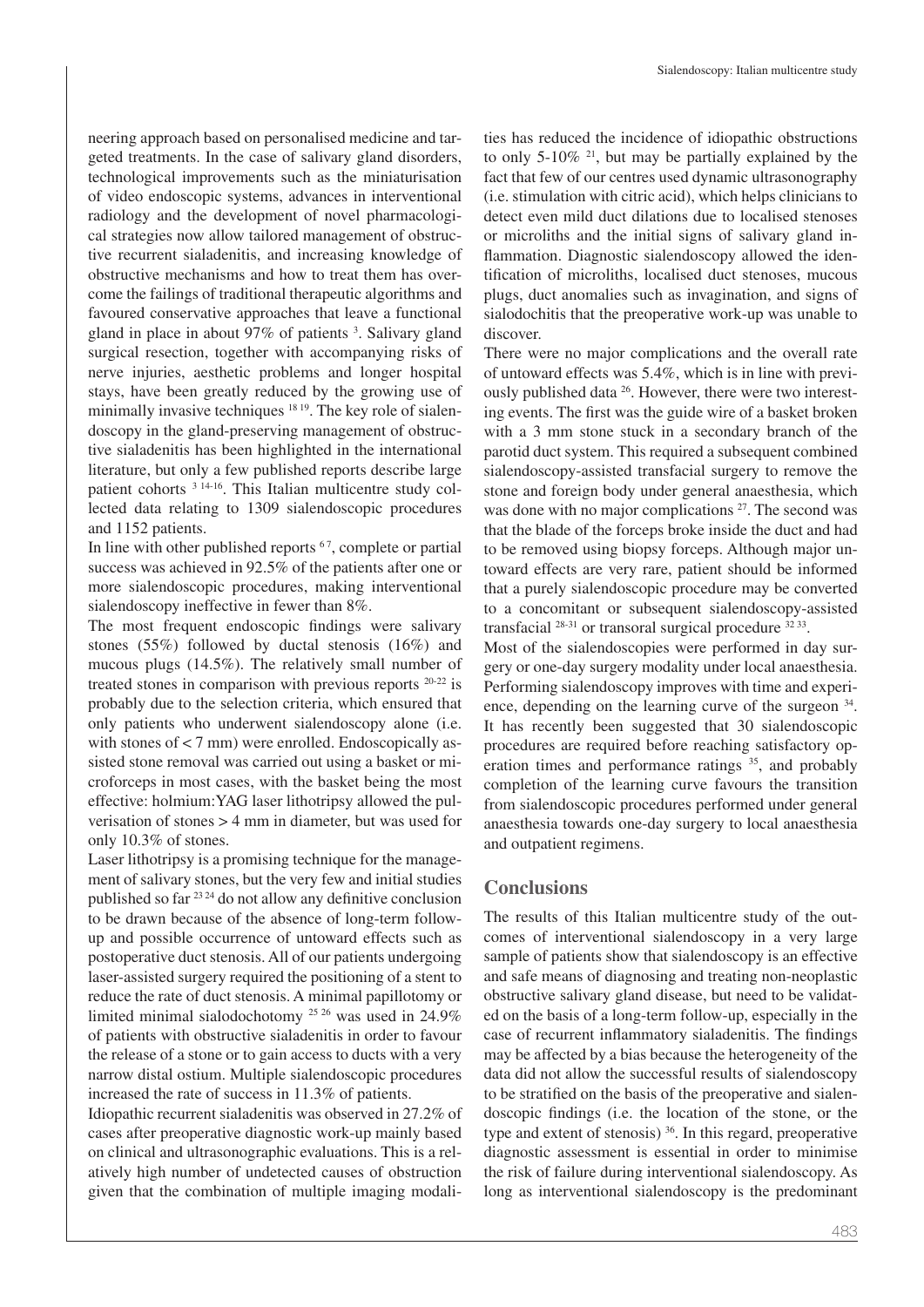procedure in the therapeutic work-up of obstructive salivary disorders, particular attention should be paid to new endoscopy-assisted devices and techniques such as Kolenda's device and pneumatic lithotripsy 37 to reduce the number of patients undergoing more aggressive procedures.

## **References**

- <sup>1</sup> Escudier MP, McGurk M*. Symptomatic sialoadenitis and sialolithiasis in the English population: an estimate of the cost of hospital treatment*. Br Dent J 1999;186:463-6.
- <sup>2</sup> Epker BN*. Obstructive and inflammatory diseases of the major salivary glands*. Oral Surg Oral Med Oral Pathol 1972;33:2-27.
- <sup>3</sup> Iro H, Zenk J, Escudier MP, et al*. Outcome of minimally invasive management of salivary calculi in 4,691 patients*. Laryngoscope 2009;119:263-8.
- <sup>4</sup> Capaccio P, Torretta S, Ottavian F, et al*. Modern management of obstructive salivary diseases*. Acta Otorhinolaryngol Ital 2007;27:161-72.
- <sup>5</sup> Gallo A, Benazzo M, Capaccio P, et al*. Sialoendoscopy: state of the art, challenges and further perspectives*. Round Table, 101(st) SIO National Congress, Catania 2014. Acta Otorhinolaryngol Ital 2015;35:217-33.
- <sup>6</sup> Strychowsky JE, Sommer DD, Gupta MK, et al*. Sialendoscopy for the management of obstructive salivary gland disease: a systematic review and meta-analysis*. Arch Otolaryngol Head Neck Surg 2012;138:541-47.
- <sup>7</sup> Atienza G, López-Cedrún JL*. Management of obstructive salivary disorders by sialendoscopy: a systematic review*. Br J Oral Maxillofac Surg 2015;53:507-19.
- <sup>8</sup> Rahmati R, Gillespie MB, Eisele DW*. Is sialendoscopy an effective treatment for obstructive salivary gland disease?*  Laryngoscope 2013;123:1828-9.
- <sup>9</sup> McGurk M*. Commentary on: management of obstructive salivary disorders by sialendoscopy: a systematic review*. Br J Oral Maxillofac Surg 2015;53:520-1.
- <sup>10</sup> Rosbe KW, Milev D, Chang JL*. Effectiveness and costs of sialendoscopy in pediatric patients with salivary gland disorders*. Laryngoscope 2015;125:2805-9.
- <sup>11</sup> Canzi P, Occhini A, Pagella F, et al*. Sialendoscopy in juvenile recurrent parotitis: a review of the literature*. Acta Otorhinolaryngol Ital 2013;33:367-73.
- <sup>12</sup> Capaccio P, Sigismund PE, Luca N, et al*. Modern management of juvenile recurrent parotitis*. J Laryngol Otol 2012;126:1254-60.
- <sup>13</sup> Faure F, Froehlich P, Marchal F*. Paediatric sialendoscopy*. Curr Opin Otolaryngol Head Neck Surg 2008;16:60-3.
- <sup>14</sup> Rasmussen ER, Lykke E, Wagner N, et al*. The introduction of sialendoscopy has significantly contributed to a decreased number of excised salivary glands in Denmark*. Eur Arch Otorhinolaryngol 2015;273:2223-30.
- <sup>15</sup> Nahlieli O*. Endoscopic surgery of the salivary glands*. Alpha Omegan 2009;102:55-60.
- <sup>16</sup> Zenk J, Koch M, Klintworth N, et al*. Sialendoscopy in the diagnosis and treatment of sialolithiasis: a study on more than 1000 patients*. Otolaryngol Head Neck Surg 2012;147:858-63.
- Chang JL, Eisele DW. Limited distal sialodochotomy to fa*cilitate sialendoscopy of the submandibular duct*. Laryngoscope 2013;123:1163-7.
- <sup>18</sup> Kopec T, Wierzbicka M, Szyfter W, et al*. Algorithm changes in treatment of submandibular gland sialolithiasis*. Eur Arch Otorhinolaryngol 2013;270:2089-93.
- <sup>19</sup> Capaccio P, Torretta S, Pignataro L*. The role of adenectomy for salivary gland obstructions in the era of sialendoscopy and lithotripsy*. Otolaryngol Clin North Am 2009;42:1161-71.
- <sup>20</sup> Rice DH*. Non-inflammatory, non-neoplastic disorders of the salivary glands*. Otolaryngol Clin North Am 1999;32:835-43.
- <sup>21</sup> Koch M, Zenk J, Bozzato A, et al*. Sialoscopy in cases of unclear swelling of the major salivary glands*. Otolaryngol Head Neck Surg 2005;133:863-8.
- <sup>22</sup> Brown JE*. Interventional sialography and minimally invasive techniques in benign salivary gland obstruction*. Semin Ultrasound CT MR 2006;27:465-75.
- <sup>23</sup> Martellucci S, Pagliuca G, de Vincentiis M, et al*. Ho:Yag laser for sialolithiasis of Wharton's duct*. Otolaryngol Head Neck Surg 2013;148:770-4.
- <sup>24</sup> Sionis S, Caria RA, Trucas M, et al*. Sialoendoscopy with and without holmium:YAG laser-assisted lithotripsy in the management of obstructive sialadenitis of major salivary glands*. Br J Oral Maxillofac Surg 2014;52:58-62.
- <sup>25</sup> Pagliuca G, Martellucci S, de Vincentiis M, et al*. Wharton's duct repair after combined sialolithectomy: is ductoplasty necessary?* Otolaryngol Head Neck Surg 2013;148:775-7.
- <sup>26</sup> Felton M, Mamais C, Kumar BN, et al*. Medico-legal aspects of introducing sialendoscopy: a minimally invasive treatment for salivary gland obstruction*. Clin Otolaryngol 2012;37:213-20.
- <sup>27</sup> Capaccio P, Gaffuri M, Torretta S, et al*. Sialendoscopy-assisted transfacial surgery for the removal of an iatrogenic foreign body in Stensen's duct: a stone and broken wire basket*. J Laryngol Otol 2016;10:1-5.
- <sup>28</sup> Capaccio P, Gaffuri M, Pignataro L*. Sialendoscopy-assisted transfacial surgical removal of parotid stones*. J Craniomaxillofac Surg. 2014 ;42:1964-9. Erratum in: J Craniomaxillofac Surg 2015;43:185.
- <sup>29</sup> McGurk M, MacBean AD, Fan KF, et al*. Endoscopically assisted operative retrieval of parotid stones*. Br J Oral Maxillofac Surg 2006;44:157-60.
- Nahlieli O, London D, Zagury A, et al. Combined ap*proach to impacted parotid stones*. J Oral Maxillofac Surg 2002;60:1418-23.
- <sup>31</sup> Koch M, Iro H, Zenk J*. Combined endoscopic-transcutaneous surgery in parotid gland sialolithiasis and other ductal diseases: reporting medium- to long-term objective and patients' subjective outcomes*. Eur Arch Otorhinolaryngol 2013;270:1933-40.
- <sup>32</sup> Capaccio P, Clemente IA, McGurk M, et al*. Transoral removal of hiloparenchymal submandibular calculi: a longterm clinical experience*. Eur Arch Otorhinolaryngol 2011;268:1081-6.
- <sup>33</sup> Zenk J, Constantinidis J, Al-Kadah B, et al*. Transoral removal of submandibular stones*. Arch Otolaryngol Head Neck Surg 2001;127:432-6.